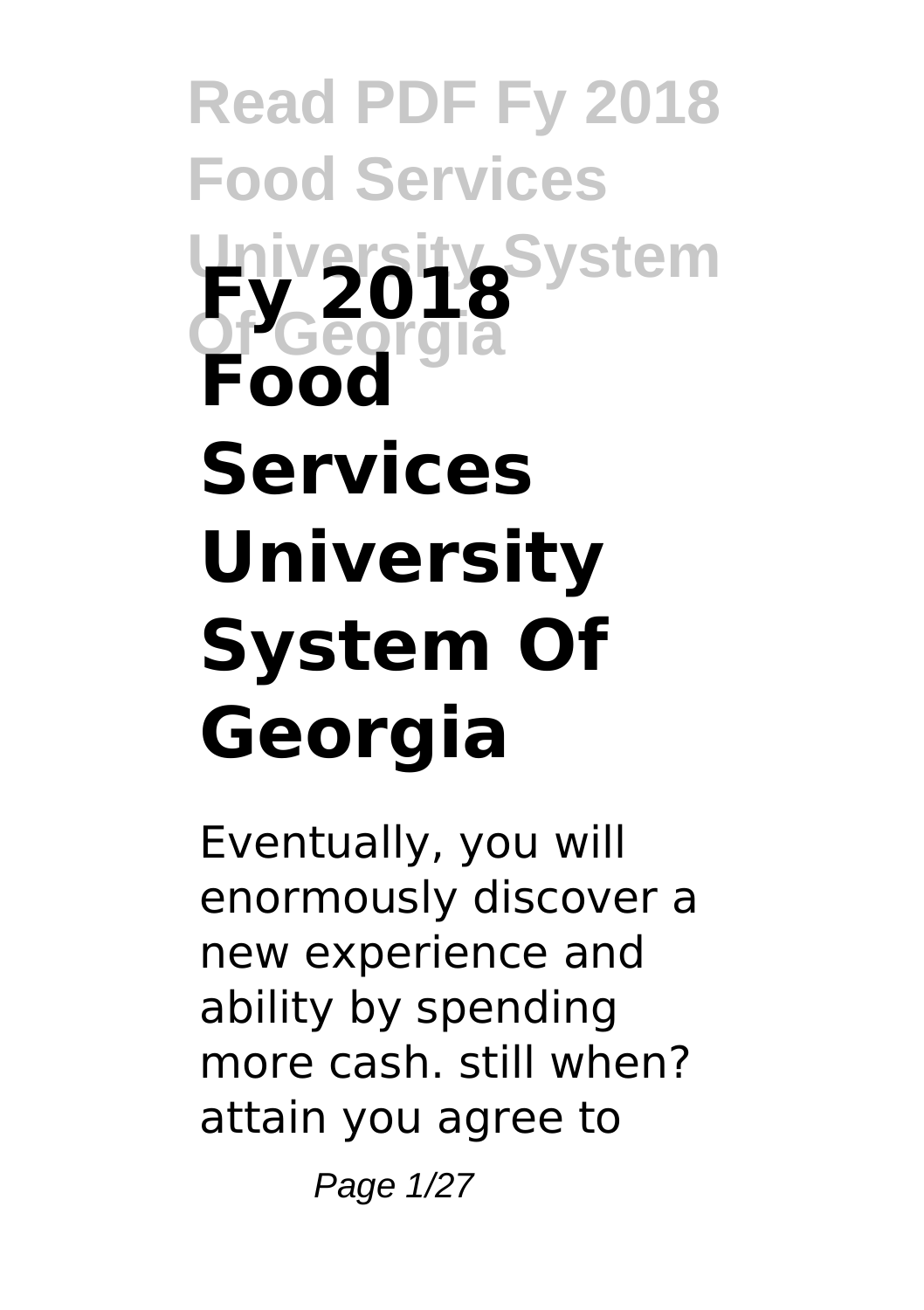**Read PDF Fy 2018 Food Services** that you require to get those every needs in the same way as having significantly cash? Why don't you try to acquire something basic in the beginning? That's something that will guide you to comprehend even more not far off from the globe, experience, some places, considering history, amusement, and a lot  $more<sub>Page 2/27</sub>$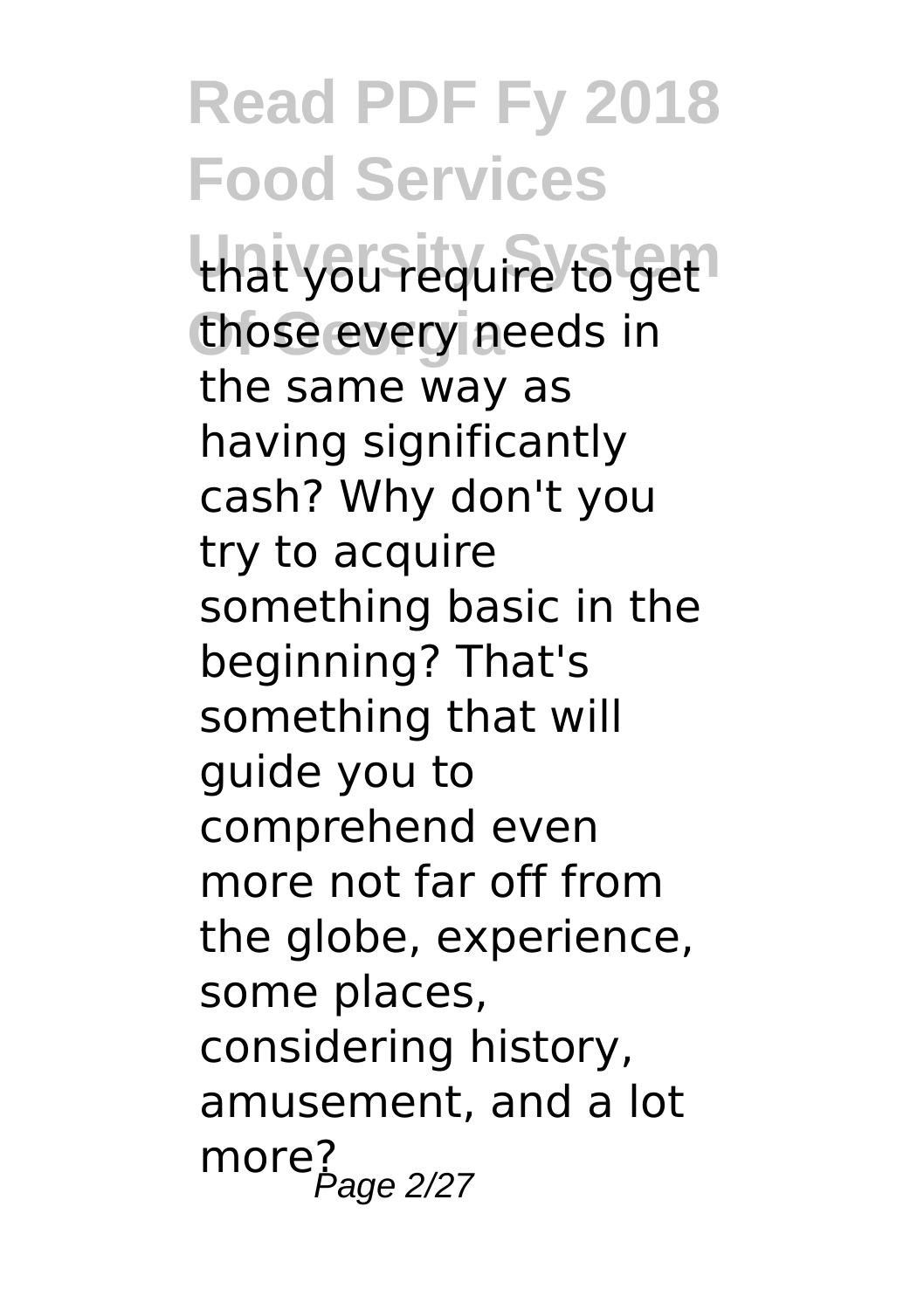# **Read PDF Fy 2018 Food Services University System**

**Of Georgia** It is your categorically own get older to pretend reviewing habit. in the midst of guides you could enjoy now is **fy 2018 food services university system of georgia** below.

AvaxHome is a pretty simple site that provides access to tons of free eBooks online under different categories. It is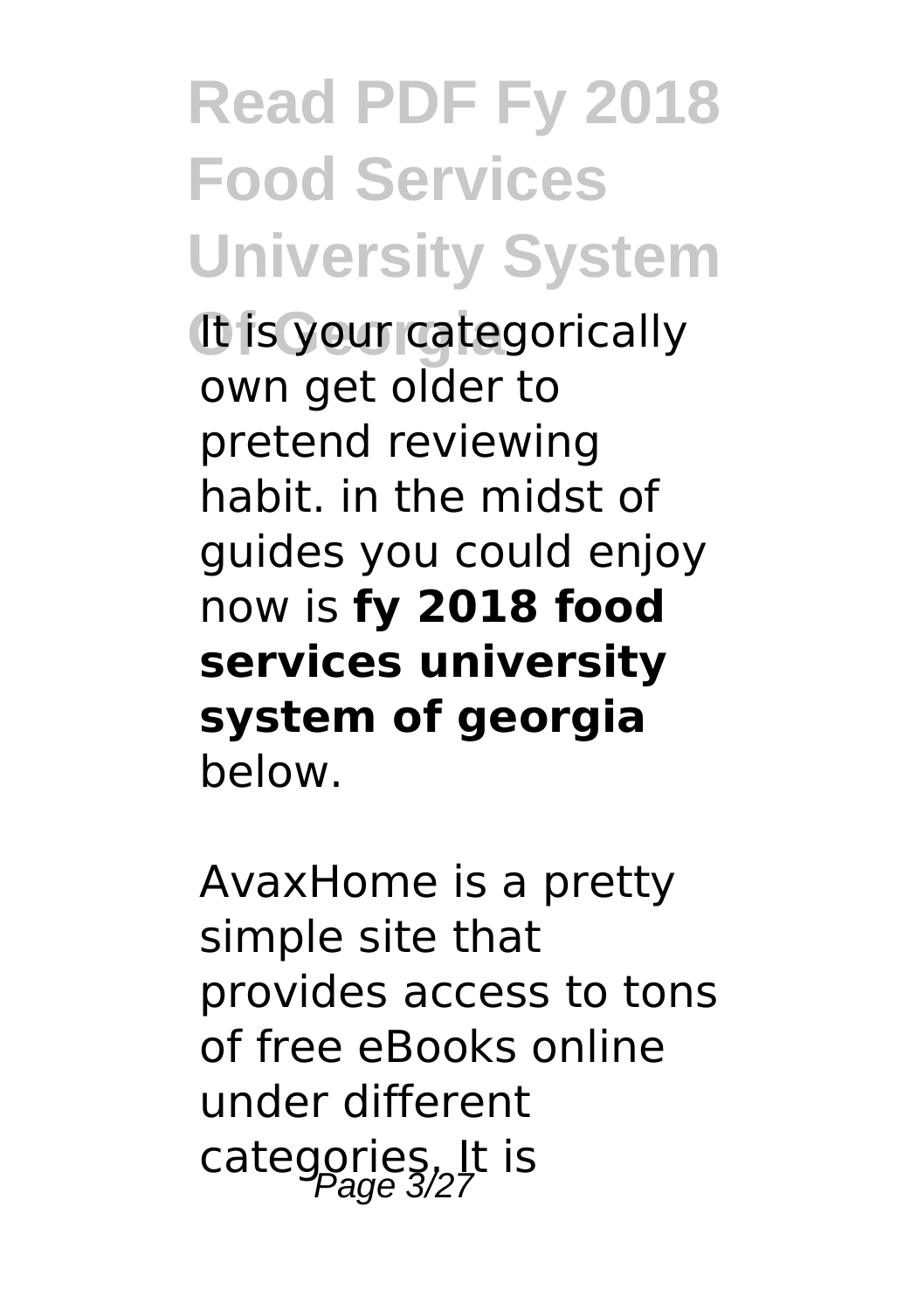**Read PDF Fy 2018 Food Services believed to be one of m** the major non-torrent file sharing sites that features an eBooks&eLearning section among many other categories. It features a massive database of free eBooks collated from across the world. Since there are thousands of pages, you need to be very well versed with the site to get the exact content you are looking for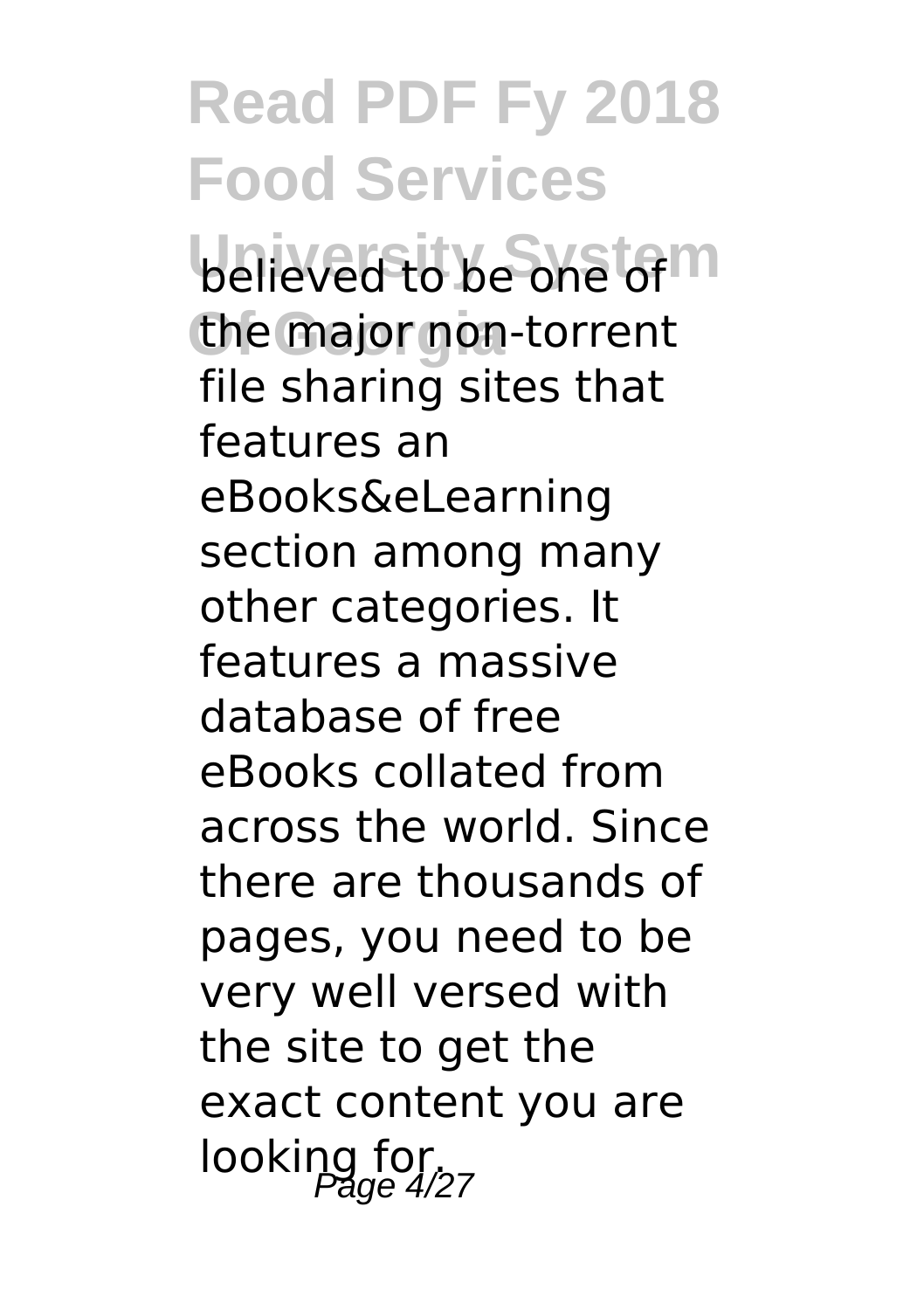**Read PDF Fy 2018 Food Services University System Of Georgia Fy 2018 Food Services University** FY 2018 Food Services - University System of Georgia In FY 2018, schools served over 4.8 billion lunches to children nationwide. In FY 2018, schools served over 4.8 billion lunches to children nationwide. The National School Lunch Program (NSLP) is a federally assisted meal program operating in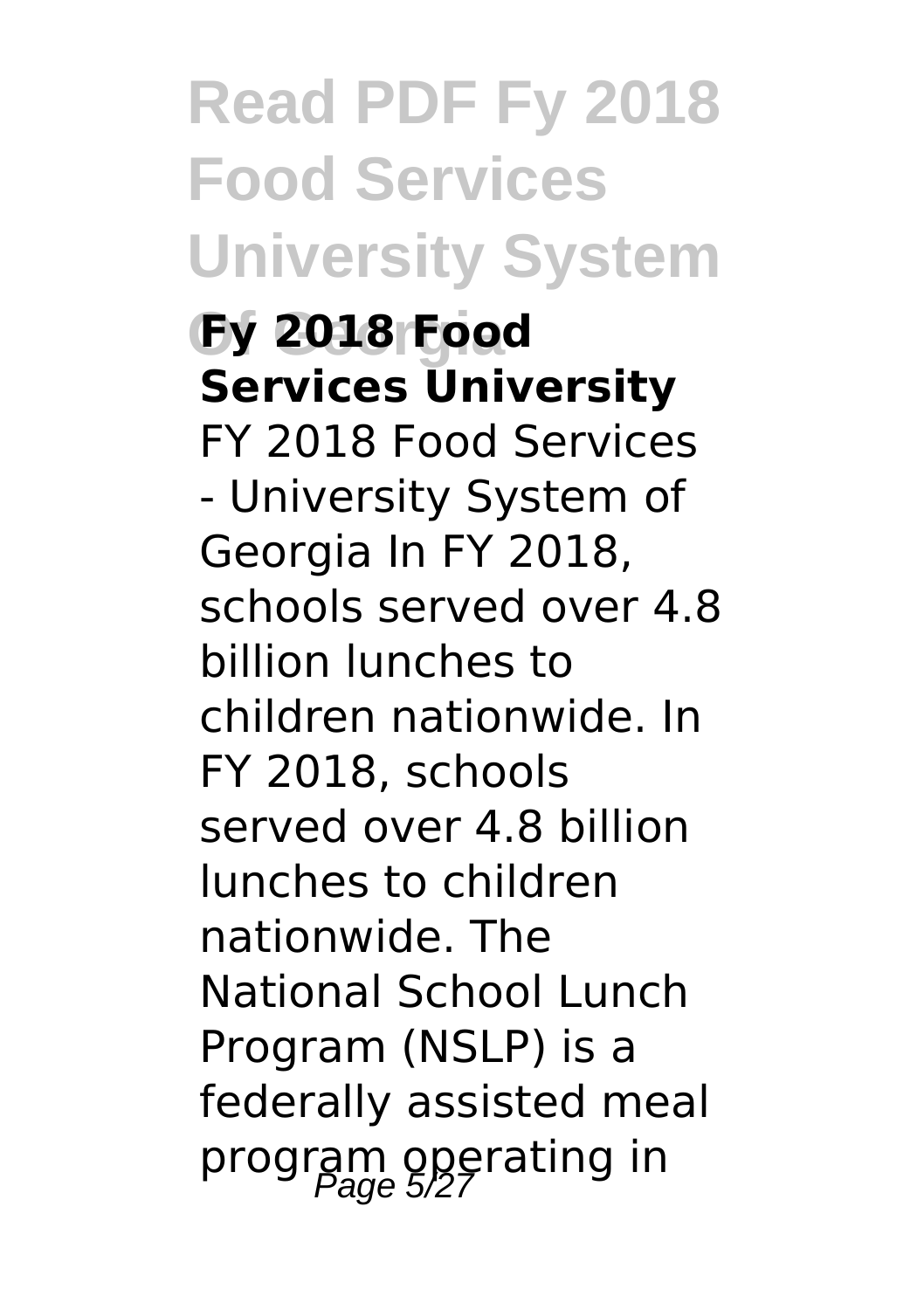# **Read PDF Fy 2018 Food Services** public and nonprofit<sup>e</sup> m private schools and ...

#### **Fy 2018 Food Services University System Of Georgia** This report provides highlights from University Human Resources units of Employee Assistance Program, Family Services, and liveWELL

for fiscal year 2018 (July 1, 2017 - June 30, 2018). Issuu ...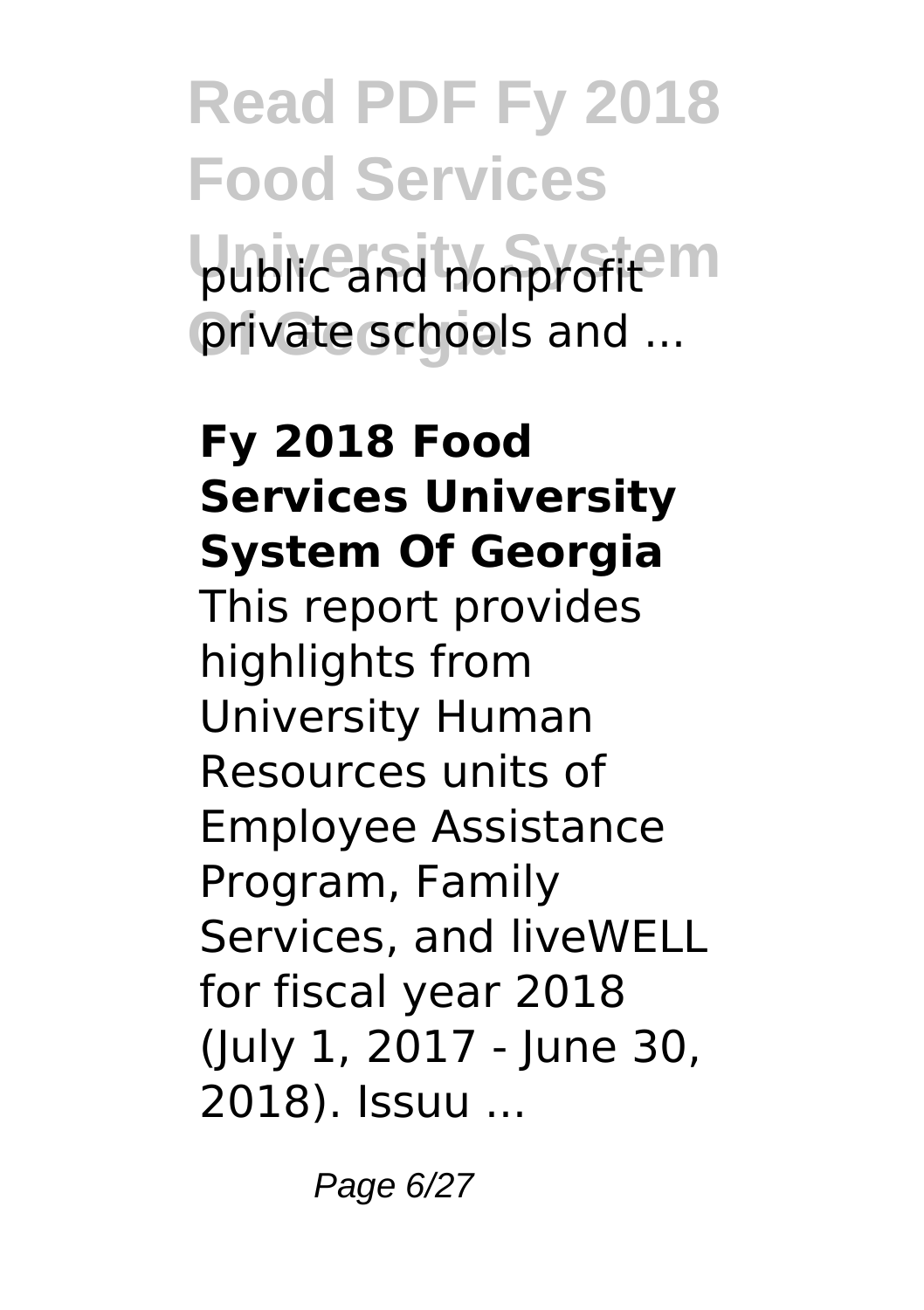**Read PDF Fy 2018 Food Services Health and** System **Of Georgia Productivity Fiscal Year 2018 Annual Report by ...** r 011855z aug 18 maradmin 426/18 msgid/genadmin/cmc washington dc l lf// subj/fy 2018 food service specialist of the year award winners// ref/a/msgid: maradmin/219/18/ymd: 20180416//

### **FY 2018 FOOD SERVICE SPECIALIST**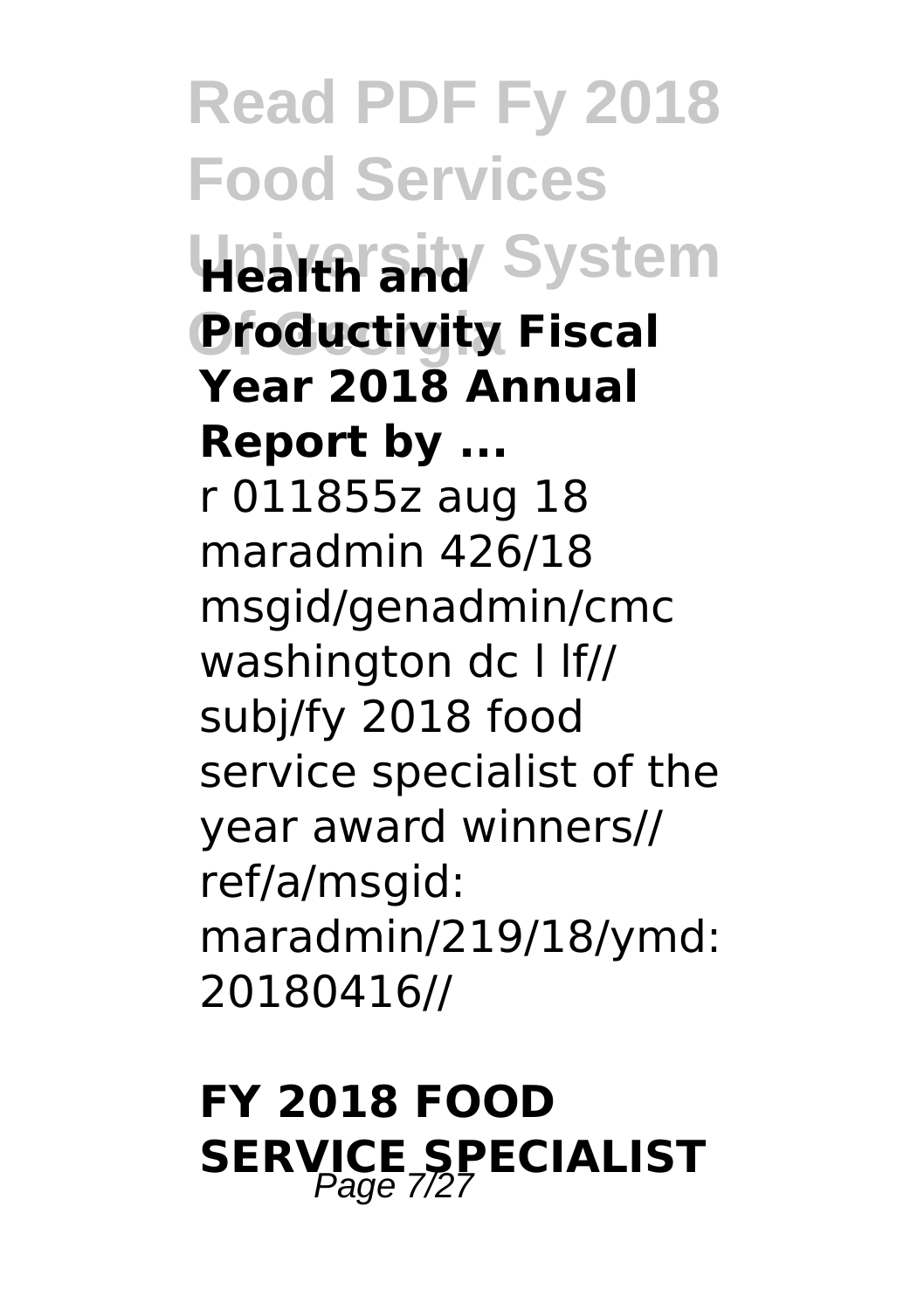**Read PDF Fy 2018 Food Services**  $b$ Fi<del>yAESEXR</del>System **Of Georgia AWARD WINNERS ...** FY 2018 Food Services - University System of Georgia FY 2018 Food Services - University System of Georgia In FY 2018, schools served over 4.8 billion lunches to children nationwide. In FY 2018, schools served over 4.8 billion lunches to children nationwide. The National School Lunch Program (NSLP) is a federally assisted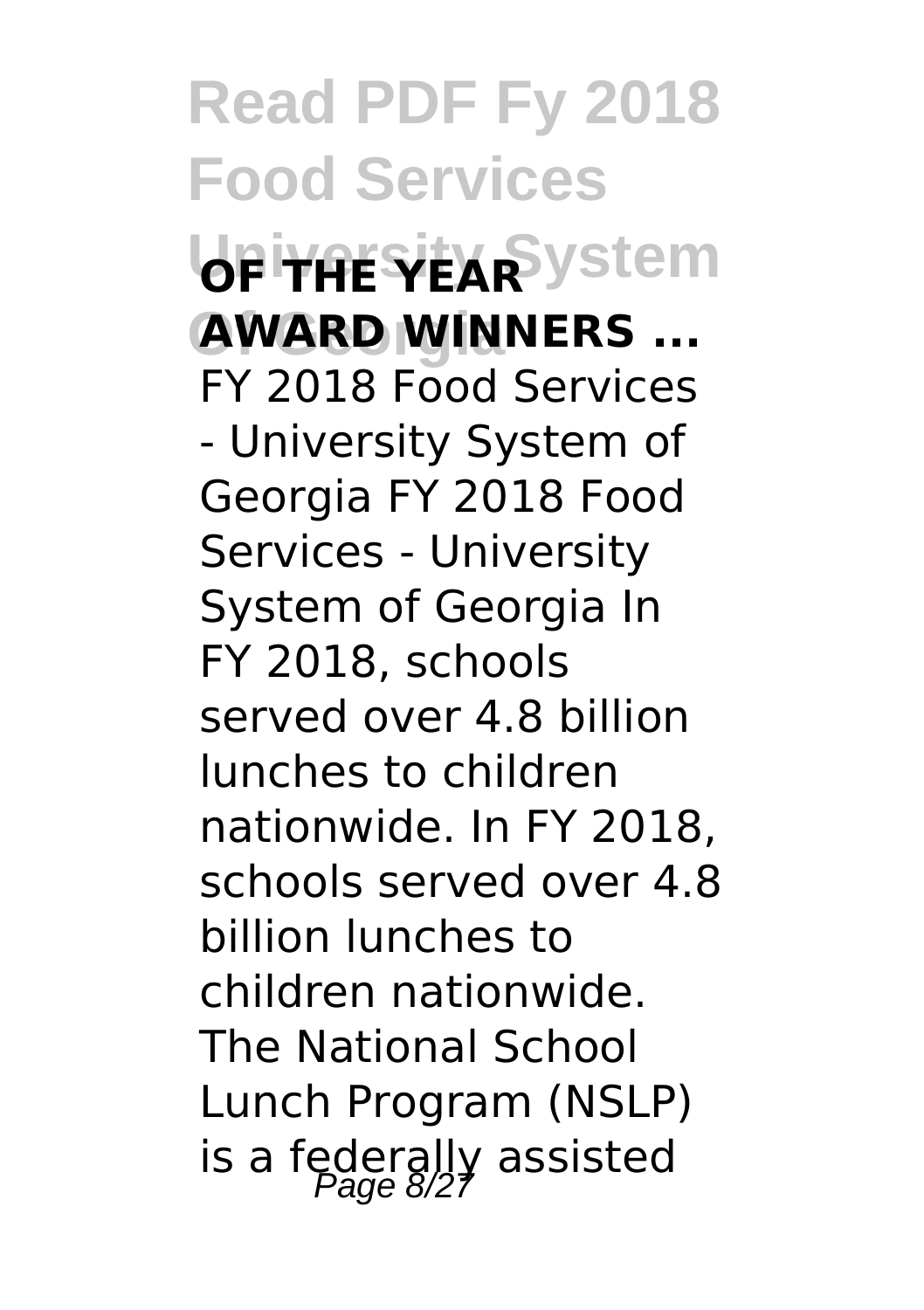# **Read PDF Fy 2018 Food Services** meal program<sup>System</sup> operating in a

#### **Fy 2018 Food Services University System Of Georgia**

Major initiatives for fiscal year 2018 included managing the District's enrollment growth and continuation of the school improvement program by spending of bond funds from the 2014 \$15,000,000 bond election. The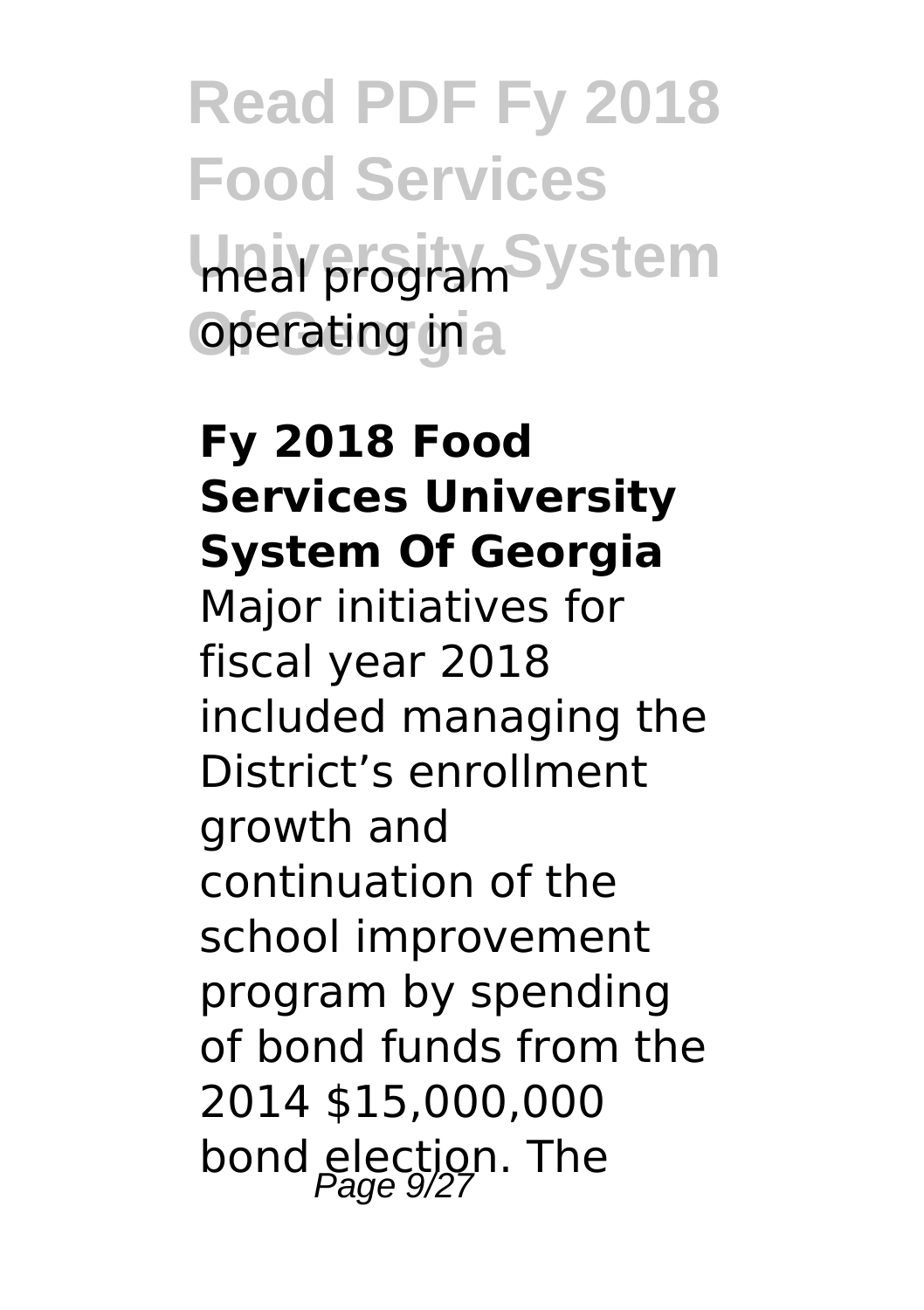**Read PDF Fy 2018 Food Services District had budgeted**<sup>n</sup> for 5 percent enrollment growth heading into fiscal year 2018. Actual growth totaled 13.1 percent.

#### **COMPREHENSIVE ANNUALFINANCIAL REPORT FOR THE FISCAL YEAR ...**

The purpose of this memorandum is to distribute funding allocations out of the total \$30 million provided by the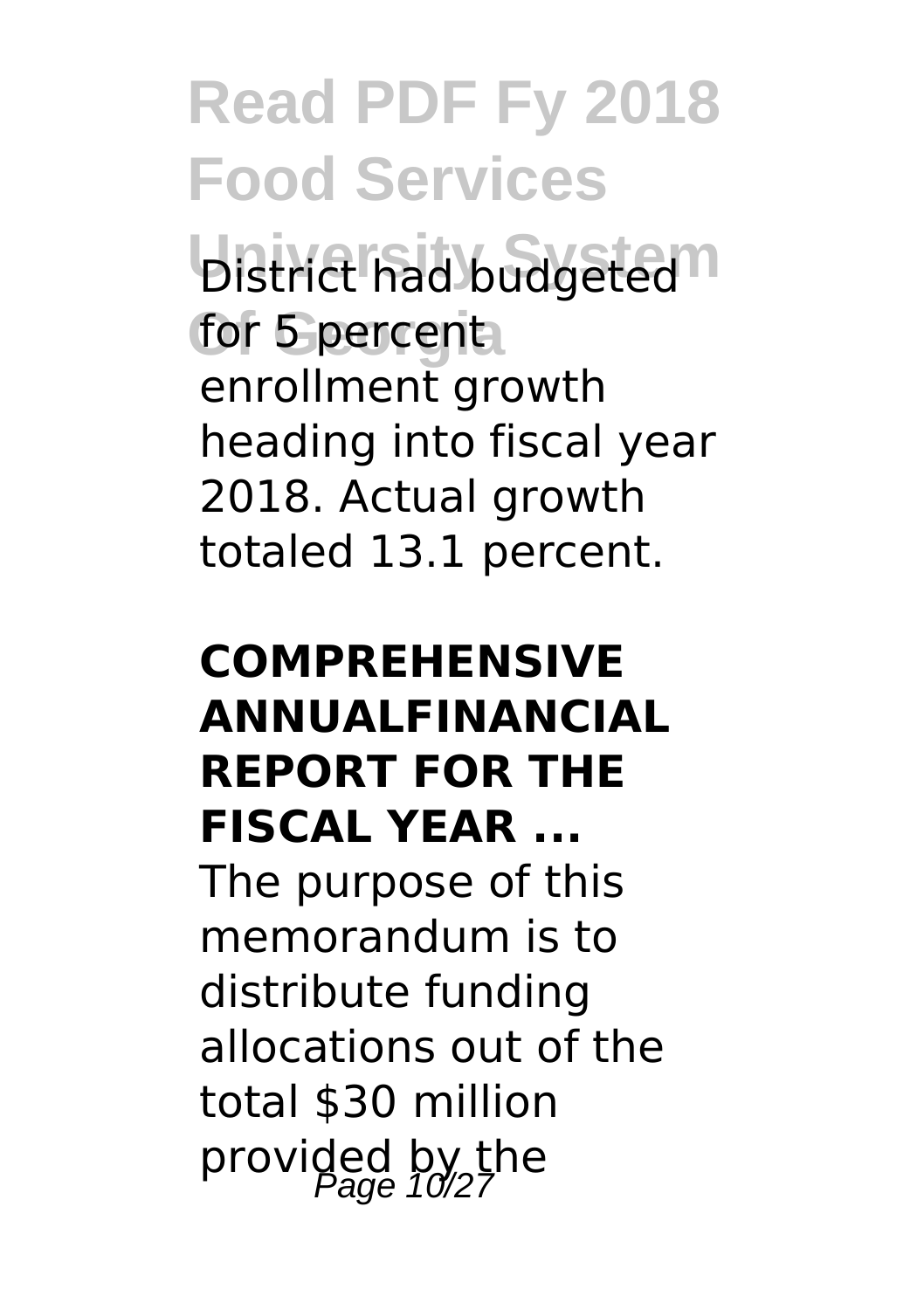**Read PDF Fy 2018 Food Services Consolidated System Of Georgia** Appropriations Act, 2018, (Public Law 115-141), in Fiscal Year (FY) 2018 to state agencies to competitively award equipment assistance grants to eligible School Food Authorities (SFAs) participating in the National School Lunch Program (NSLP).

### **FY 2018 NSLP Equipment Assistance Grants**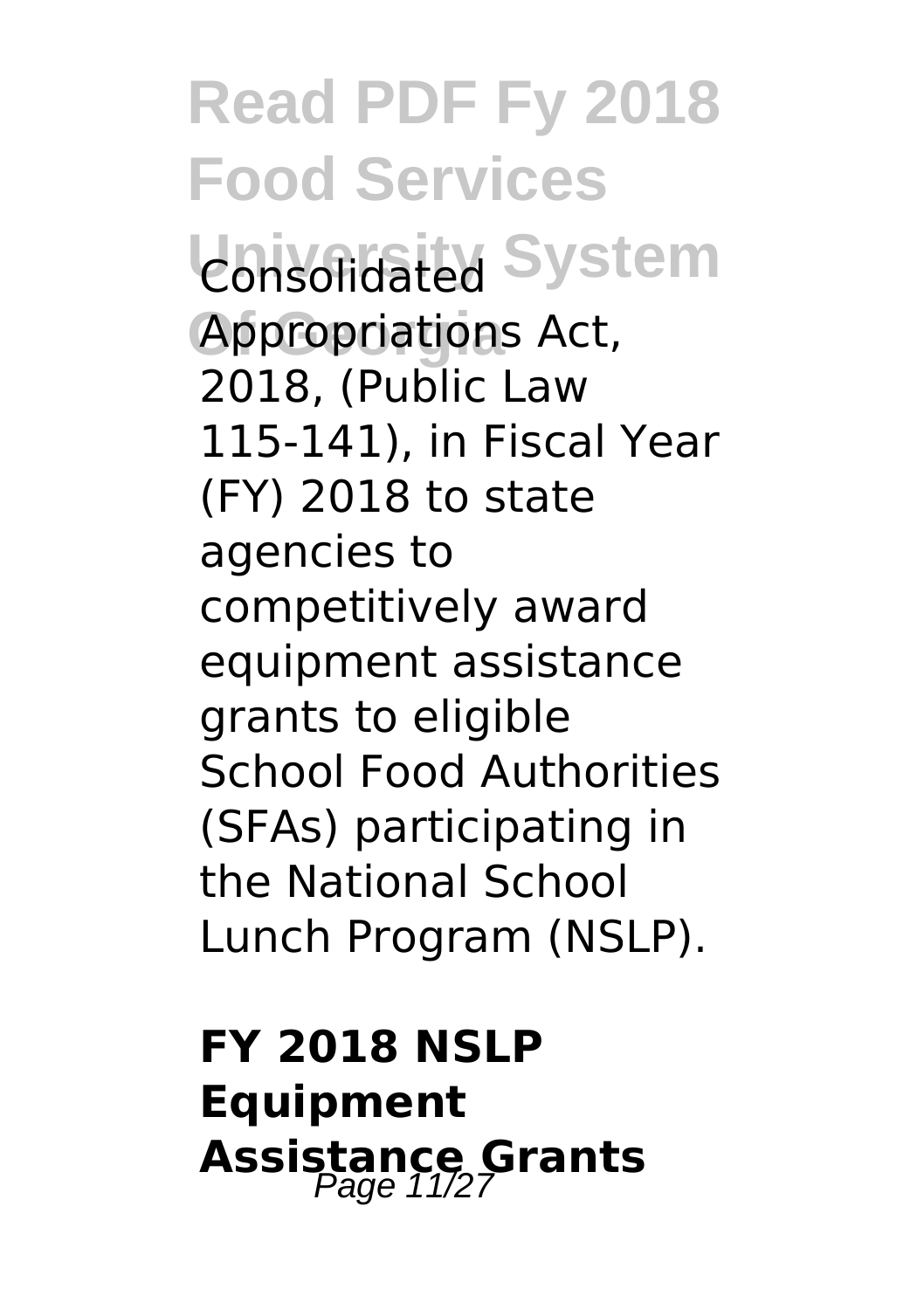**Read PDF Fy 2018 Food Services University System for School Food ...** When your thirst for knowledge has left you hungry, turn to one of the many foodservice locations at Trent University to rest and refuel. Foodservice at Trent is offered by a group of seven foodservice operators who offer a wide range of products and services, each location providing a unique atmosphere and menu.

Page 12/27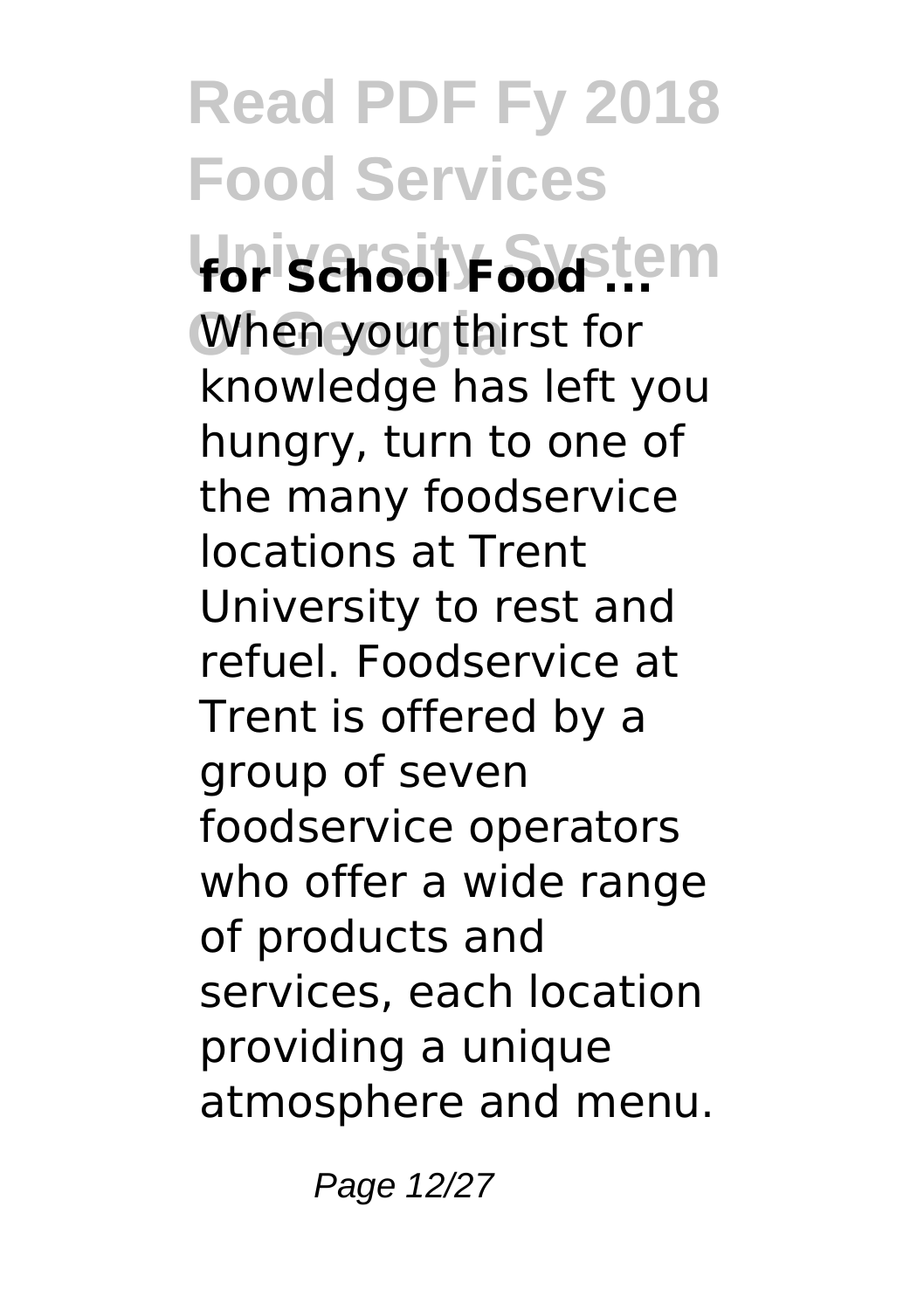**Read PDF Fy 2018 Food Services Food Services ystem Of Georgia Trent University** (1) Import Procedure under Food Sanitation Law (2) Imported Foods Monitoring and Guidance Plan: 2019 - Development of Imported Foods Monitoring and Guidance Plan for FY 2019 (PDF: 2,698KB)2018 - Development of Imported Foods Monitoring and Guidance Plan for FY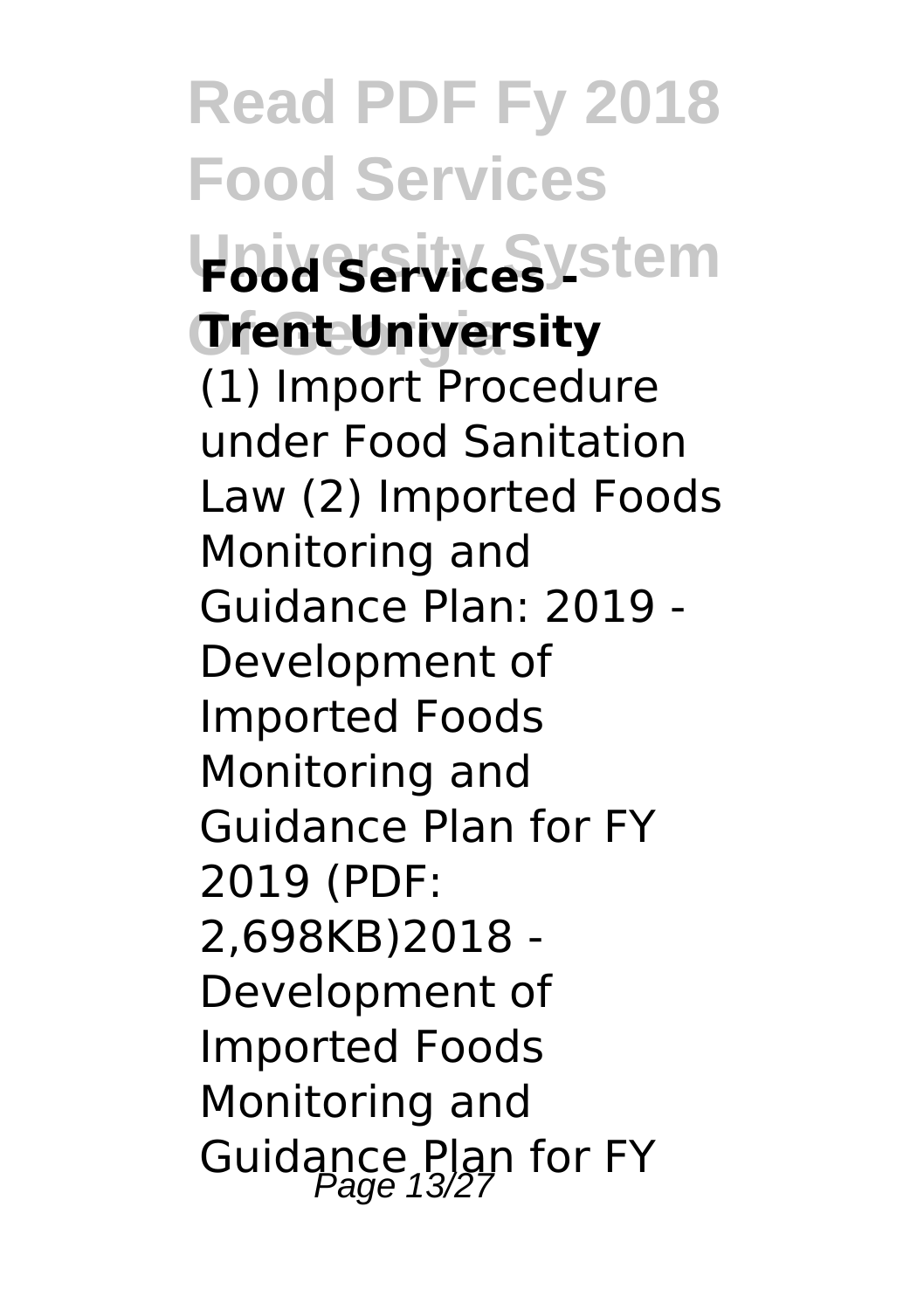**Read PDF Fy 2018 Food Services University System** 2018 (PDF: 223KB)- An interim report of Inspection results of the imported food monitoring and instruction program in 2018 (PDF: 617KB)

#### **Ministry of Health: Imported Foods Inspection Services**

**...**

Also in FY 2018, DOJ opened 918 new civil health care fraud investigations and had 1,203 civil health care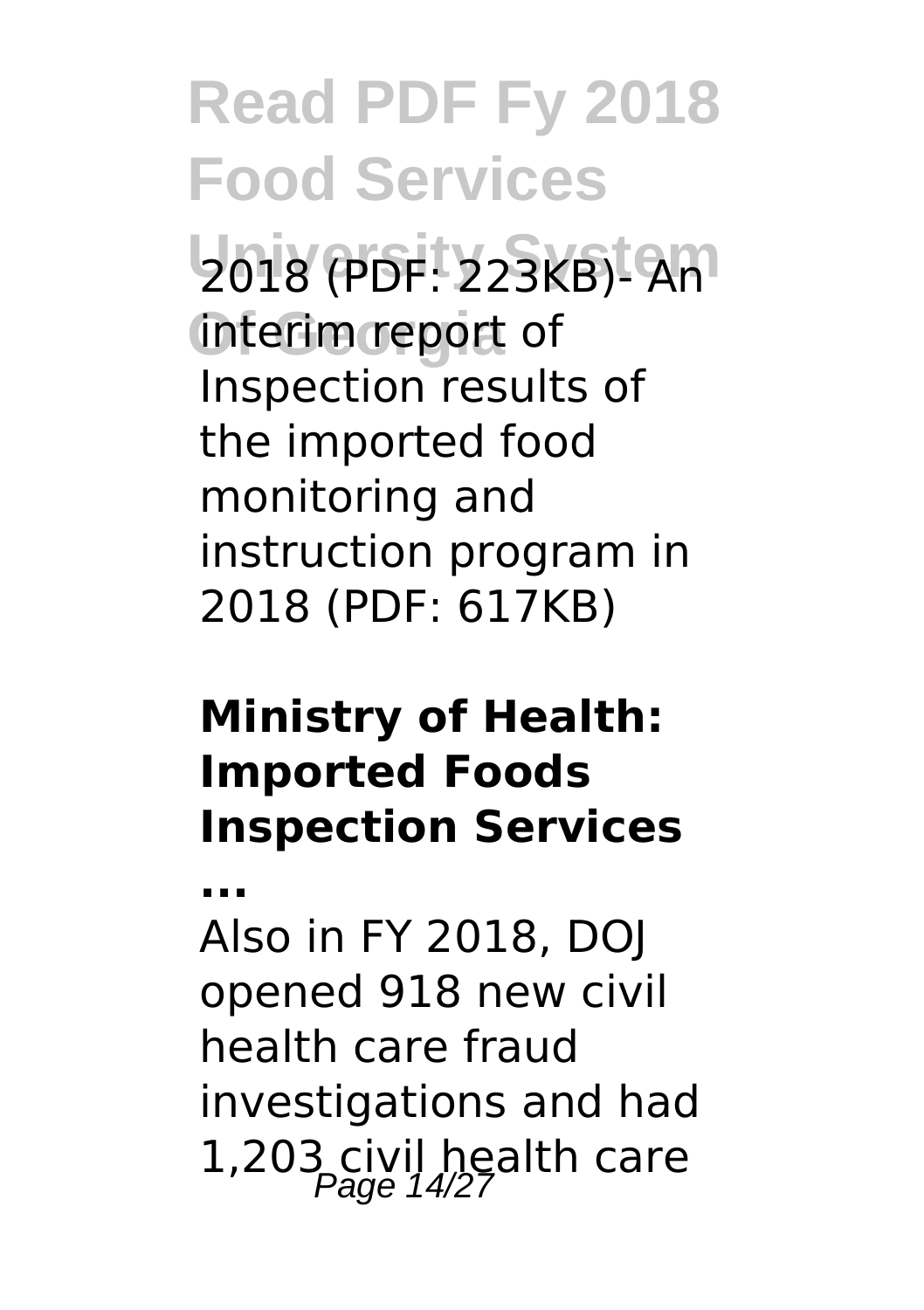# **Read PDF Fy 2018 Food Services**

fraud matters pending<sup>1</sup> at the end of the fiscal year. In FY 2018, FBI investigative efforts resulted in over 812 operational disruptions of criminal fraud organizations and the

#### **The Department of Health and Human Services And The ...** From authentic cuisines to delivery robots, innovative

selections are around every corner at the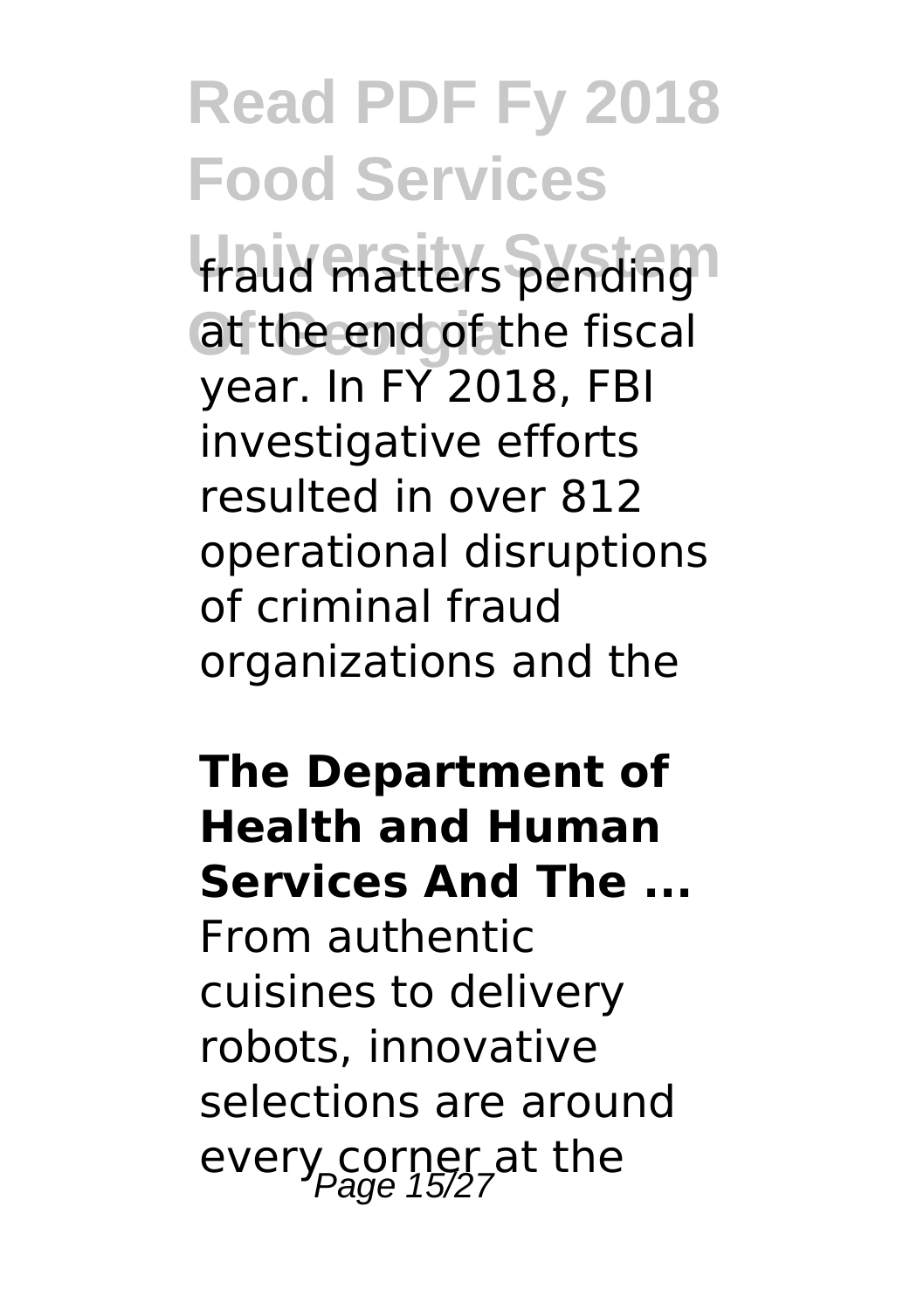### **Read PDF Fy 2018 Food Services** University of Houston.<sup>m</sup> **Of Georgia** As a student, your dining options include Starbucks, Chick-fil-A, Panda Express and a lot more, in addition to a 24/7 dining commons. Online Menus will give you a better idea of all that UH Dining has to offer.. Student meal plans are flexible.

### **Dining - University of Houston** Food waste residuals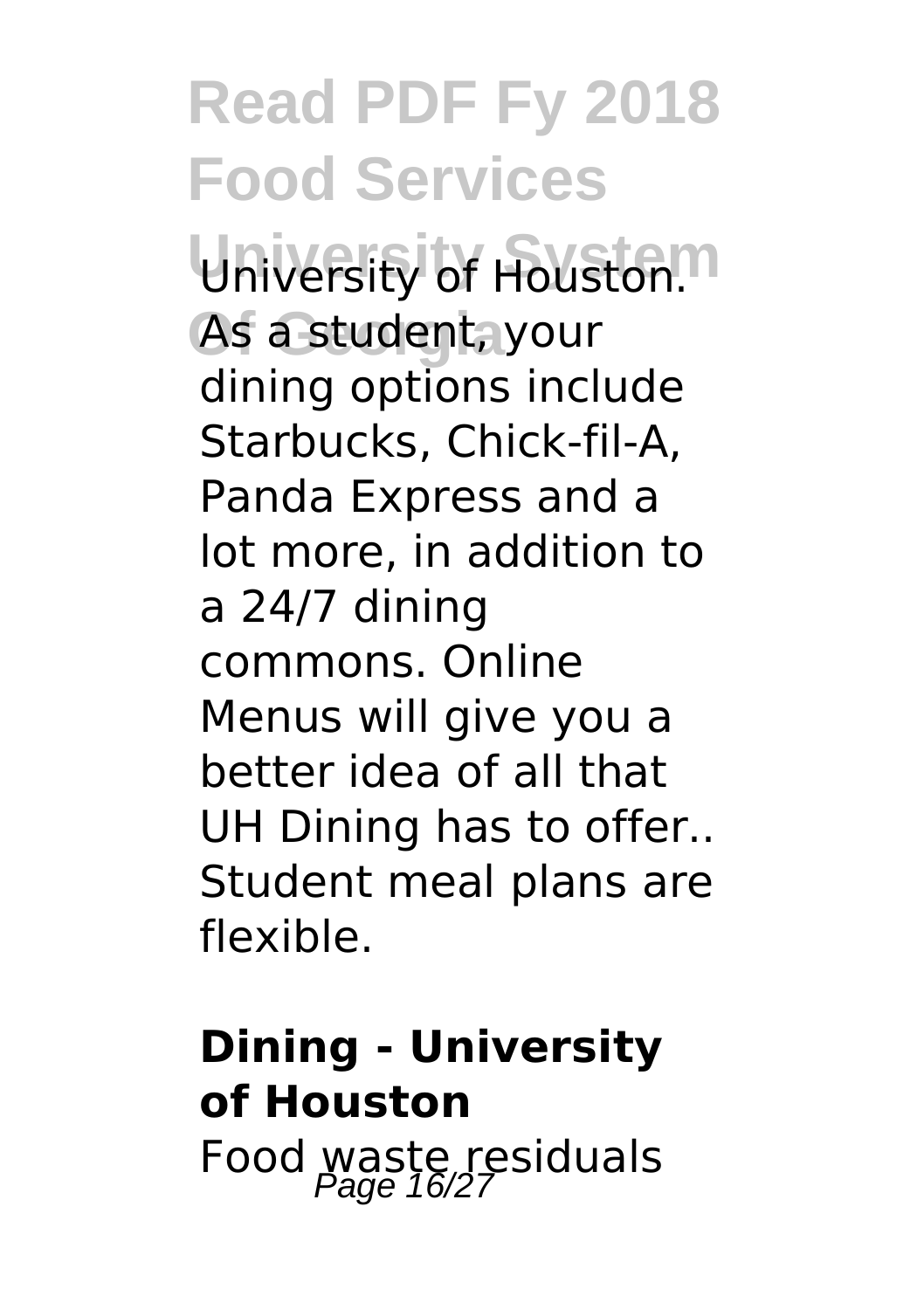# **Read PDF Fy 2018 Food Services**

from the project should be composted, sent to a digester, or otherwise diverted from landfills, if those services are available in the jurisdiction where the project is located. Funding. \$5,750,000 is available for fiscal year (FY) 2018–19 (using FY 2017-18 funds).

### **FY 2018-19 Food Waste Prevention and Rescue Grant** Page 17/27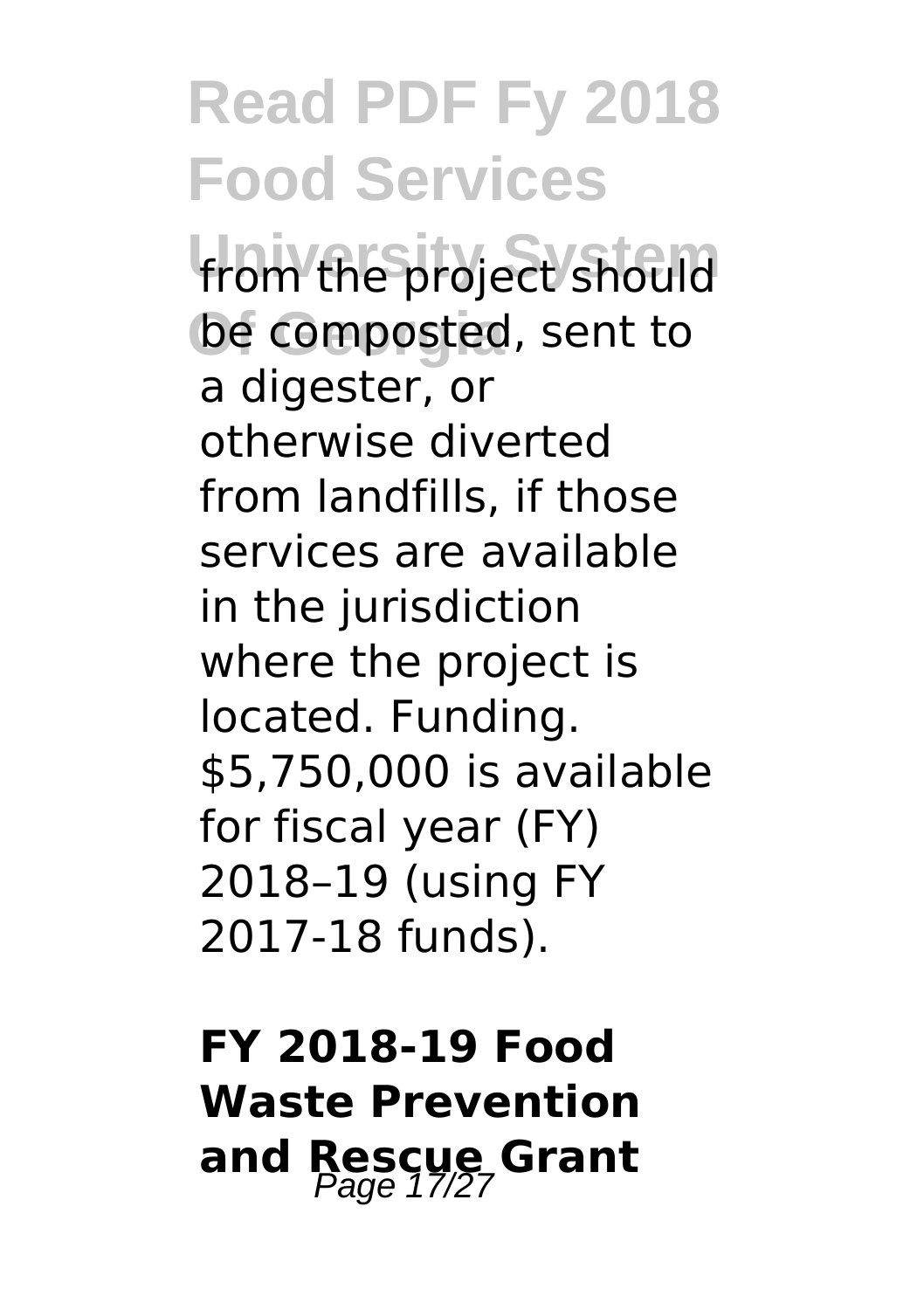**Read PDF Fy 2018 Food Services University System Program Of Georgia** The University of Texas System Institutions ... collected information from the Fiscal Year (FY) 2018 annual financial reports of general academic institutions, ... activities. Examples include intercollegiate athletics, student health services, food services, student housing, and parking and traffic enforcement,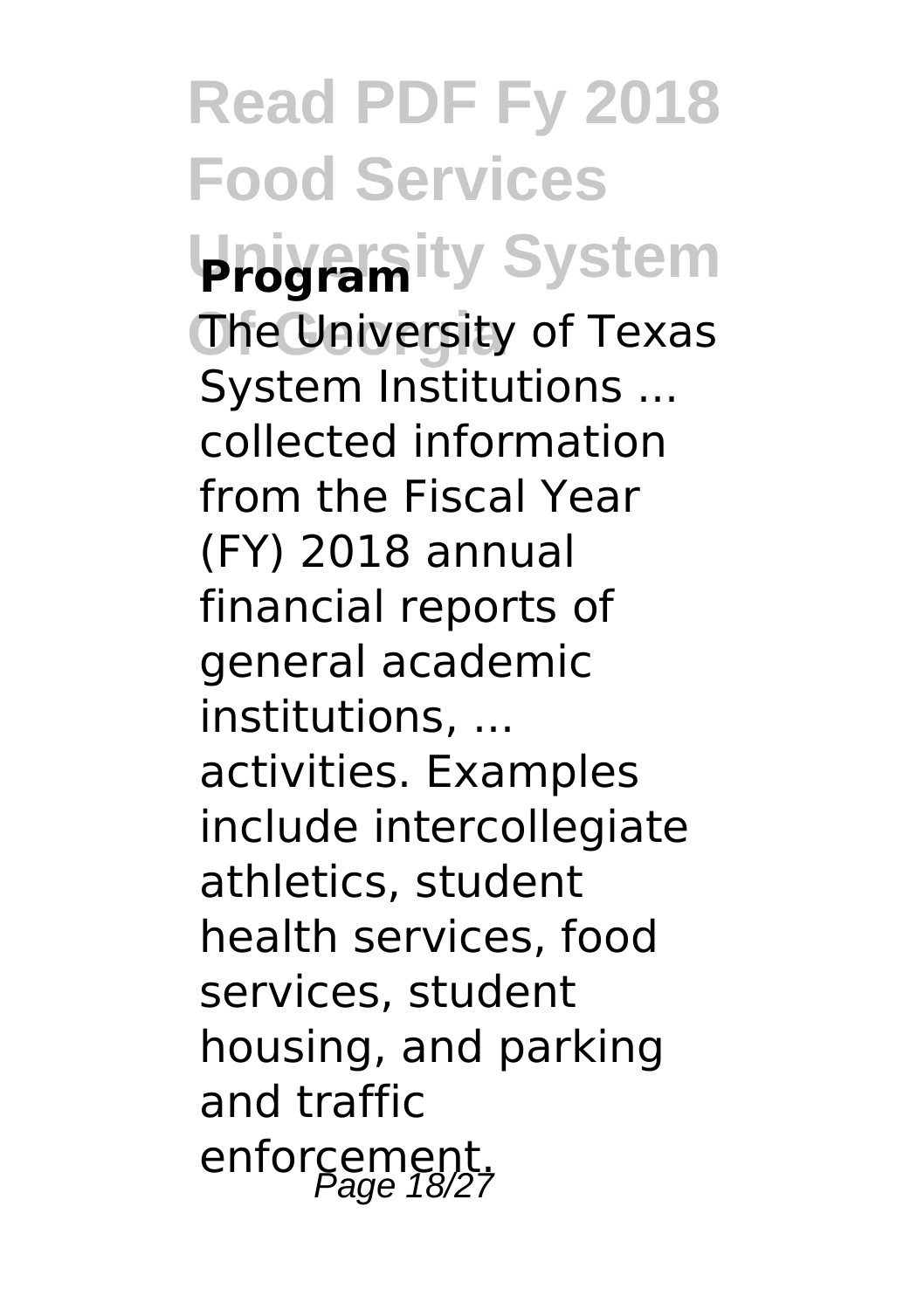# **Read PDF Fy 2018 Food Services University System**

**Of Georgia Sources and Uses of Funds for Universities, Health-Related ...**

University of Georgia University System of Georgia FY 2016 Food Services Georgia Institute of Technology Augusta University Georgia State University Georgia Southern University Kennesaw State University 9/15/2015 The plans and rates are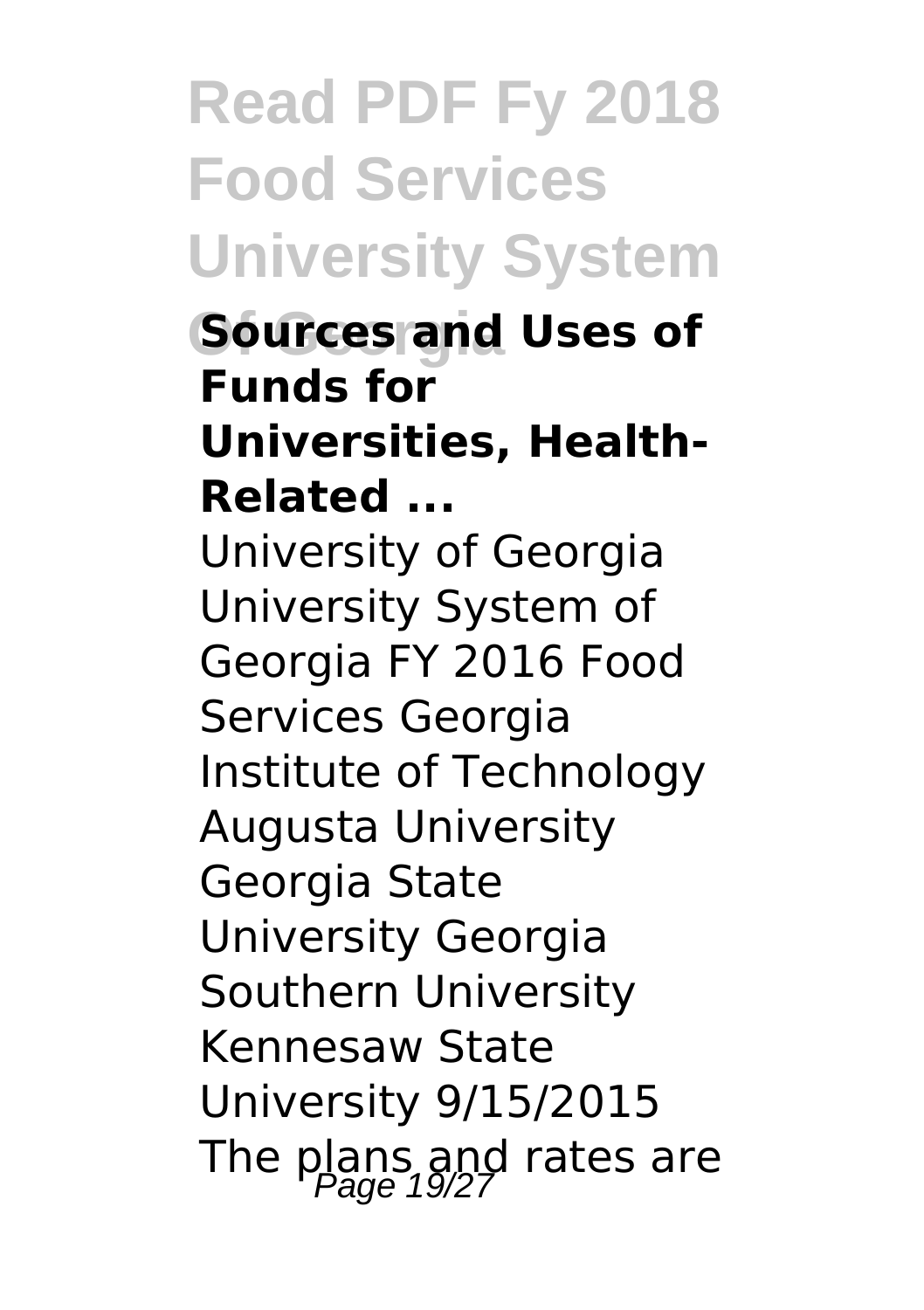**Read PDF Fy 2018 Food Services** subject to change.tem **Of Georgia University System of Georgia FY 2016 Food Services** FY 2018 Research Annual Report . Research expenditures at the University of Michigan totaled \$1.55 billion in Fiscal Year 2018, a record high and the ninth year in a row that U-M research expenditures have exceeded \$1 billion.

Page 20/27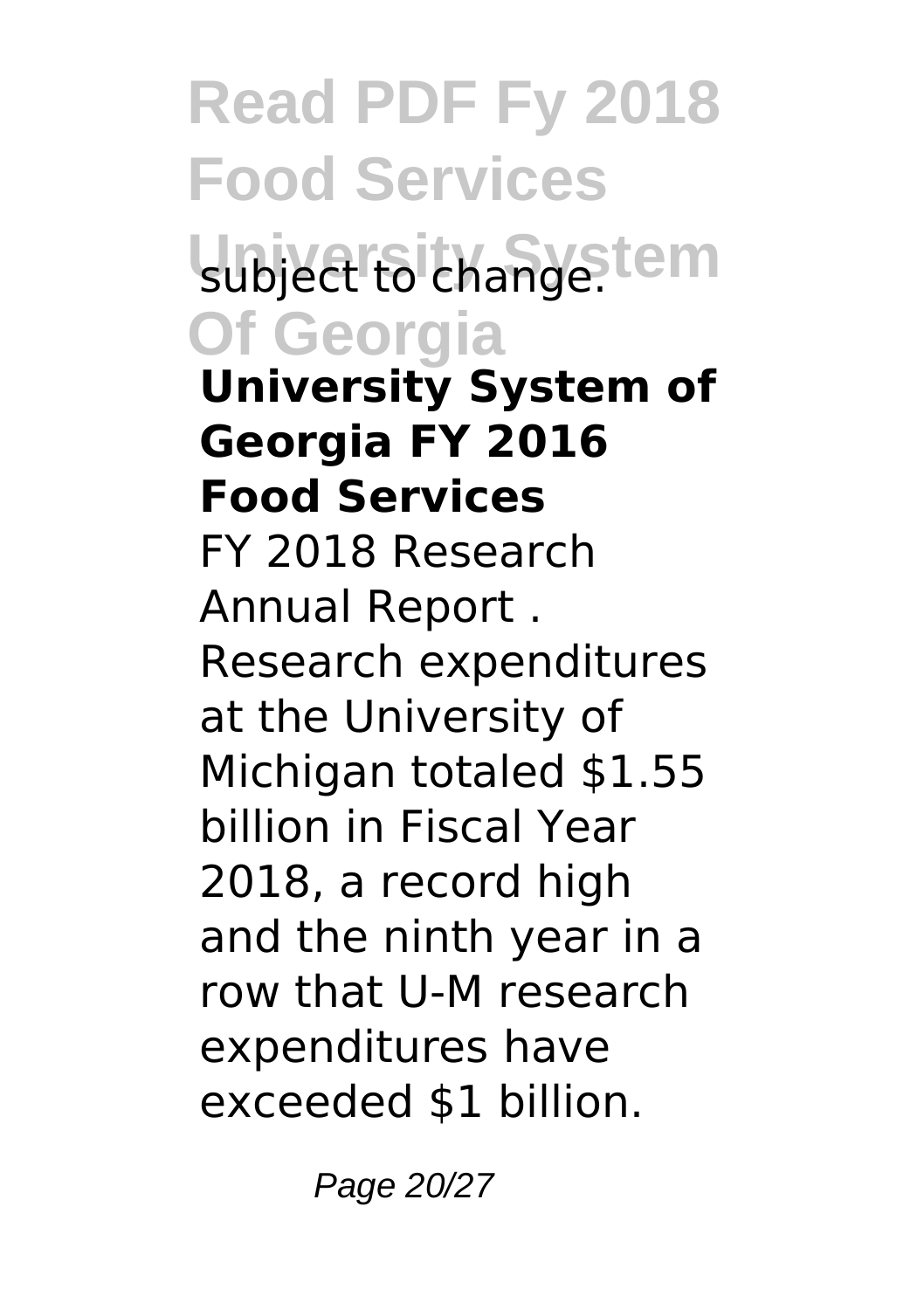**Read PDF Fy 2018 Food Services University System FY 2018 Research Of Georgia Annual Report | U-M Research** Facilities Needs Requests for FY 2018 2017 Legislative Session University University Priority Project Description Request Per Project Total By University ASU 1 Water and Sewer Infrastructure Emergency Repairs (New FY 2018 Addition) \$4,000,000 2 Faculty/Staff Housing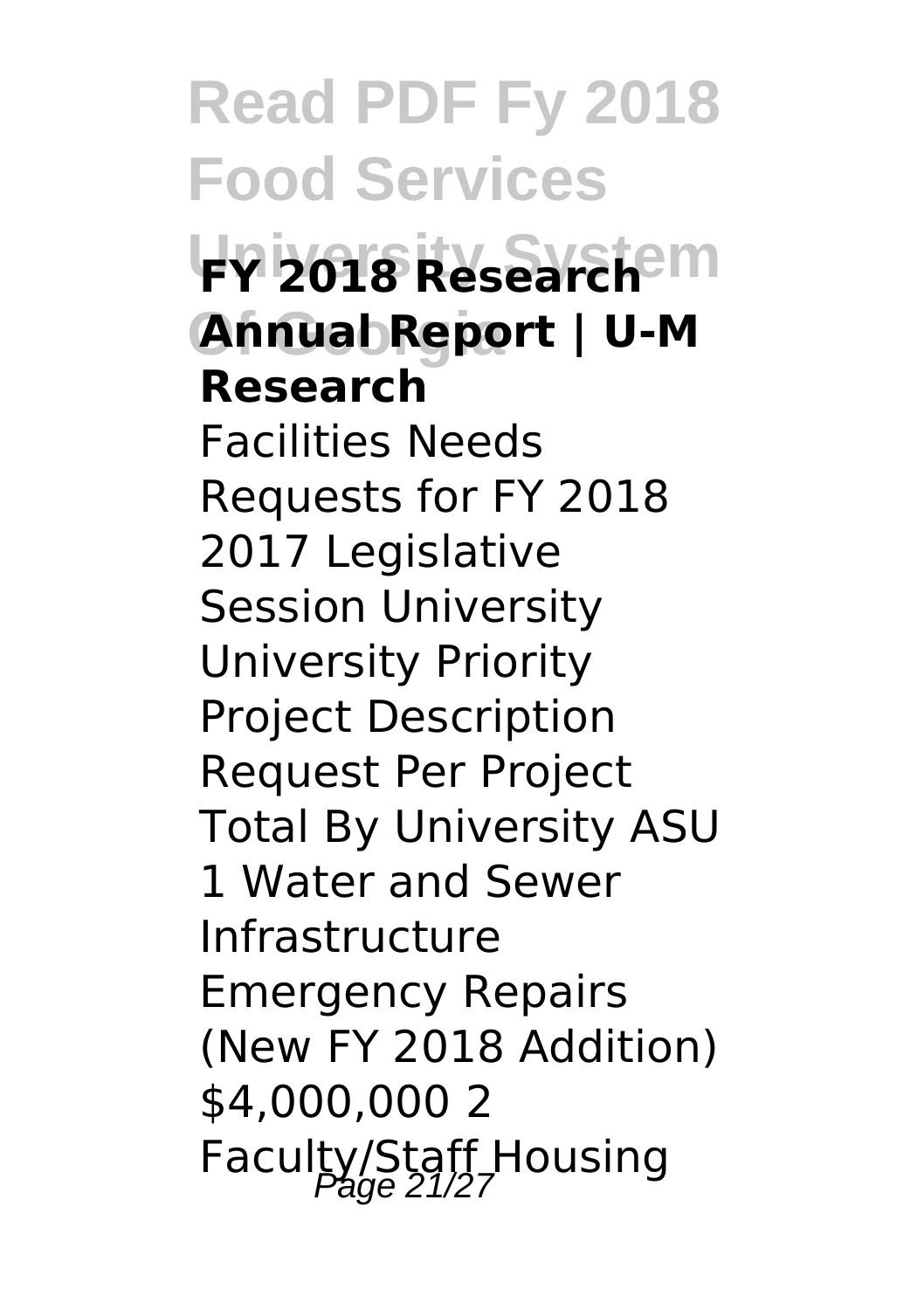### **Read PDF Fy 2018 Food Services** \$2,500,000 3 ADA<sup>tem</sup> **Of Georgia** Modifications \$10,000,000

#### **Facilities Needs Requests for FY 2018 - Mississippi** Date Title; 23 Nov 2020: Ucapan Dr Maliki Osman, Menteri Di Pejabat Perdana Menteri, Dan Menteri Kedua Pendidikan Merangkap Ehwal Luar, Di Majlis Ulang Tahun Ke-10 Pusat Bahasa Melayu Singapura,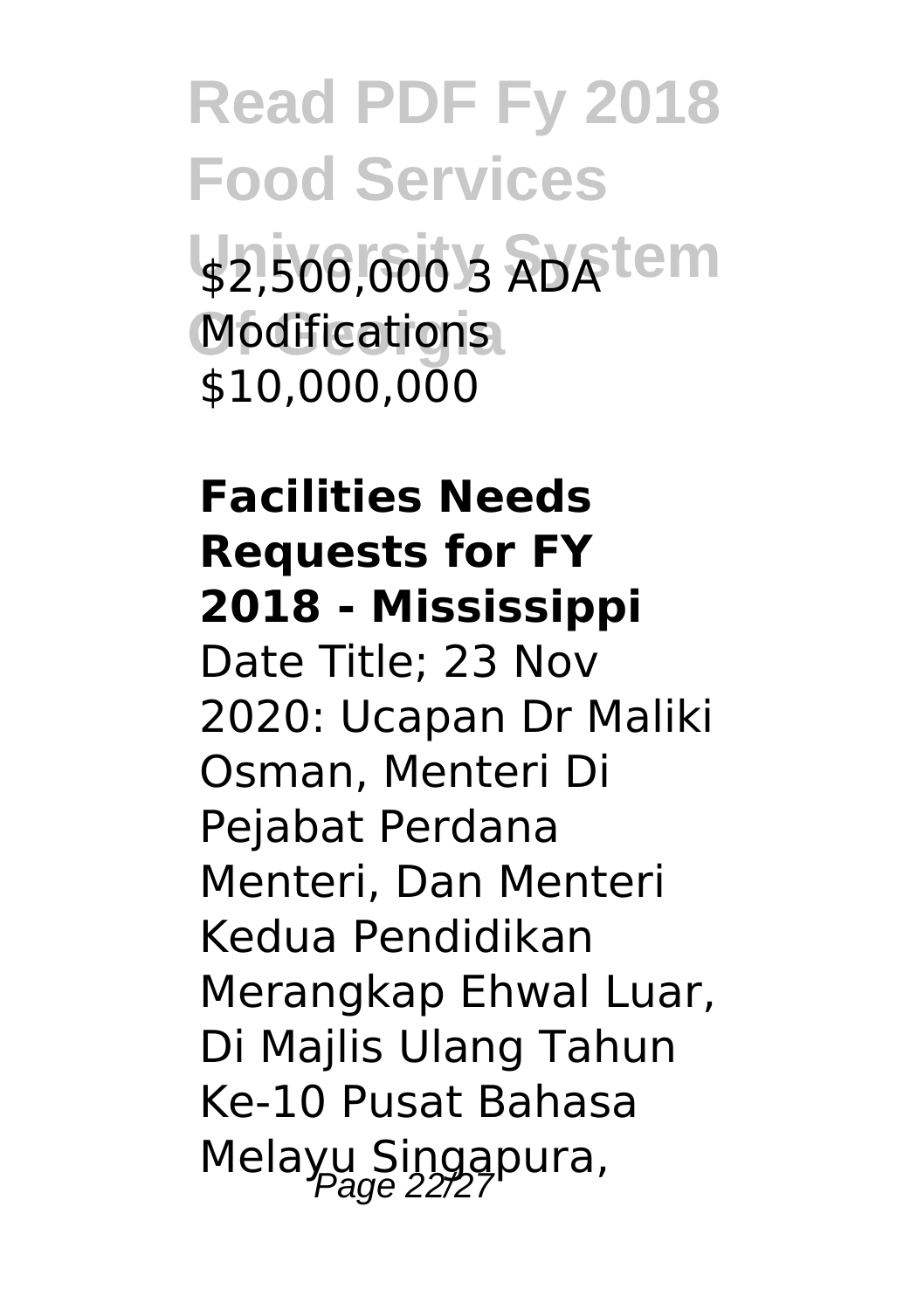# **Read PDF Fy 2018 Food Services University System** Kementerian **Of Georgia** Pendidikan, Pada Isnin

#### **Speeches/Interviews**

At the 2018 Lavender Graduation, Counseling and Psychological Services' Kori Bennett received the Staff and Faculty Award, which is "given to a University administrator acknowledging outstanding work in creating a supportive atmosphere, providing guidance, and raising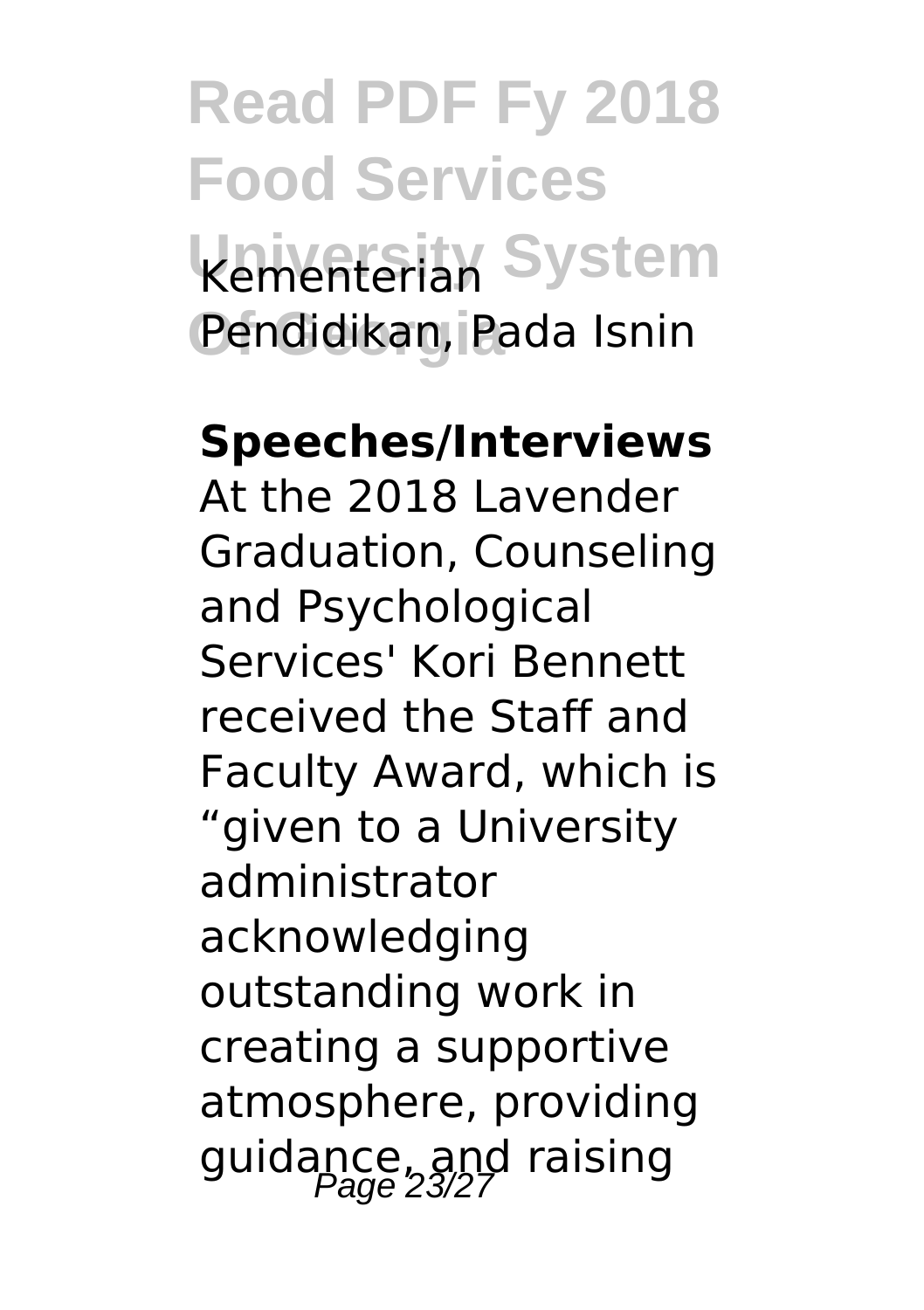# **Read PDF Fy 2018 Food Services**

**visibility of resources**<sup>m</sup> for LGBTQ students as well as advocating for the needs of LGBTQ communities at Columbia University."

#### **Awards & Recognition | Facilities & Operations Fiscal Year ...** In FY 2018, schools served over 4.8 billion lunches to children nationwide. In FY 2018, schools served over 4.8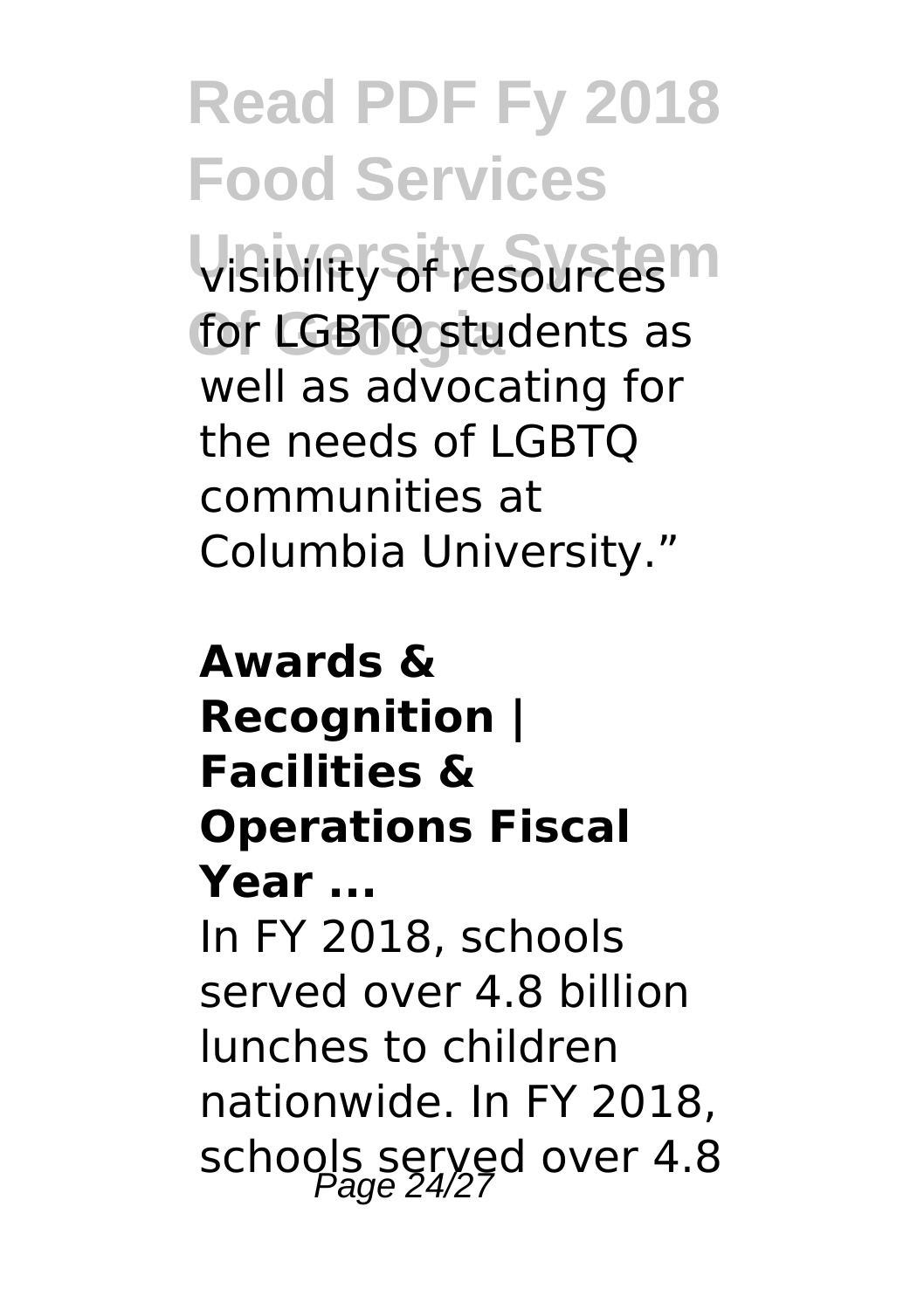### **Read PDF Fy 2018 Food Services billion lunches to stem Of Georgia** children nationwide. The National School Lunch Program (NSLP) is a federally assisted meal program operating in public and nonprofit private schools and residential

...

### **National School Lunch Program | USDA-FNS** GRANTS.GOV Applicant Support 1-800-518-4726<br>Page 25/27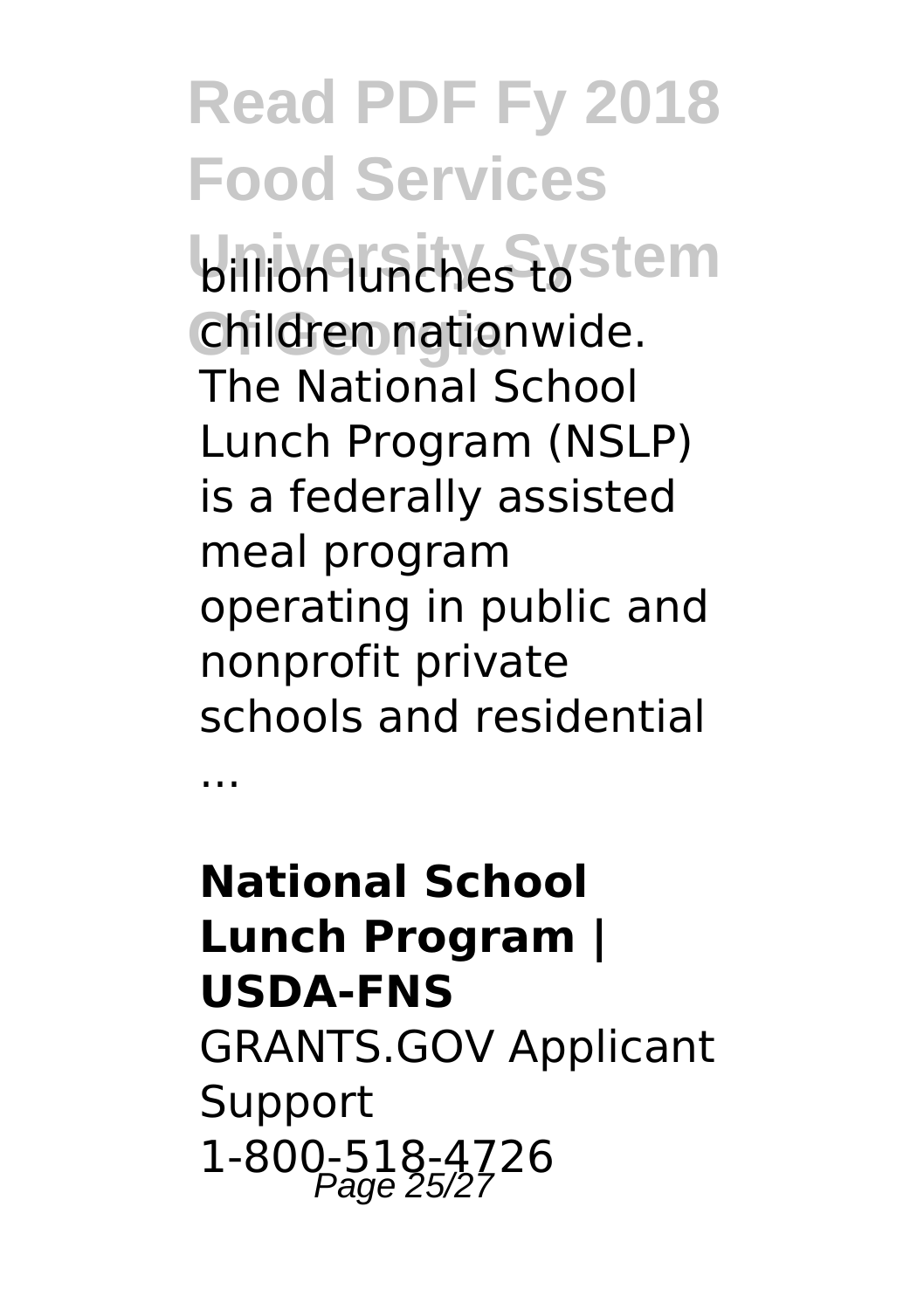# **Read PDF Fy 2018 Food Services**

support@grants.gov<sup>pm</sup> **Of Georgia**

### **View Opportunity | GRANTS.GOV**

and online and creating online service portals that are easy to use, include additional selfservice capabilities, and integrate data for common customers. This strategy is also supported by USDA's FY 2018-2019 Agency Priority Goals. The Department will highlight the IT